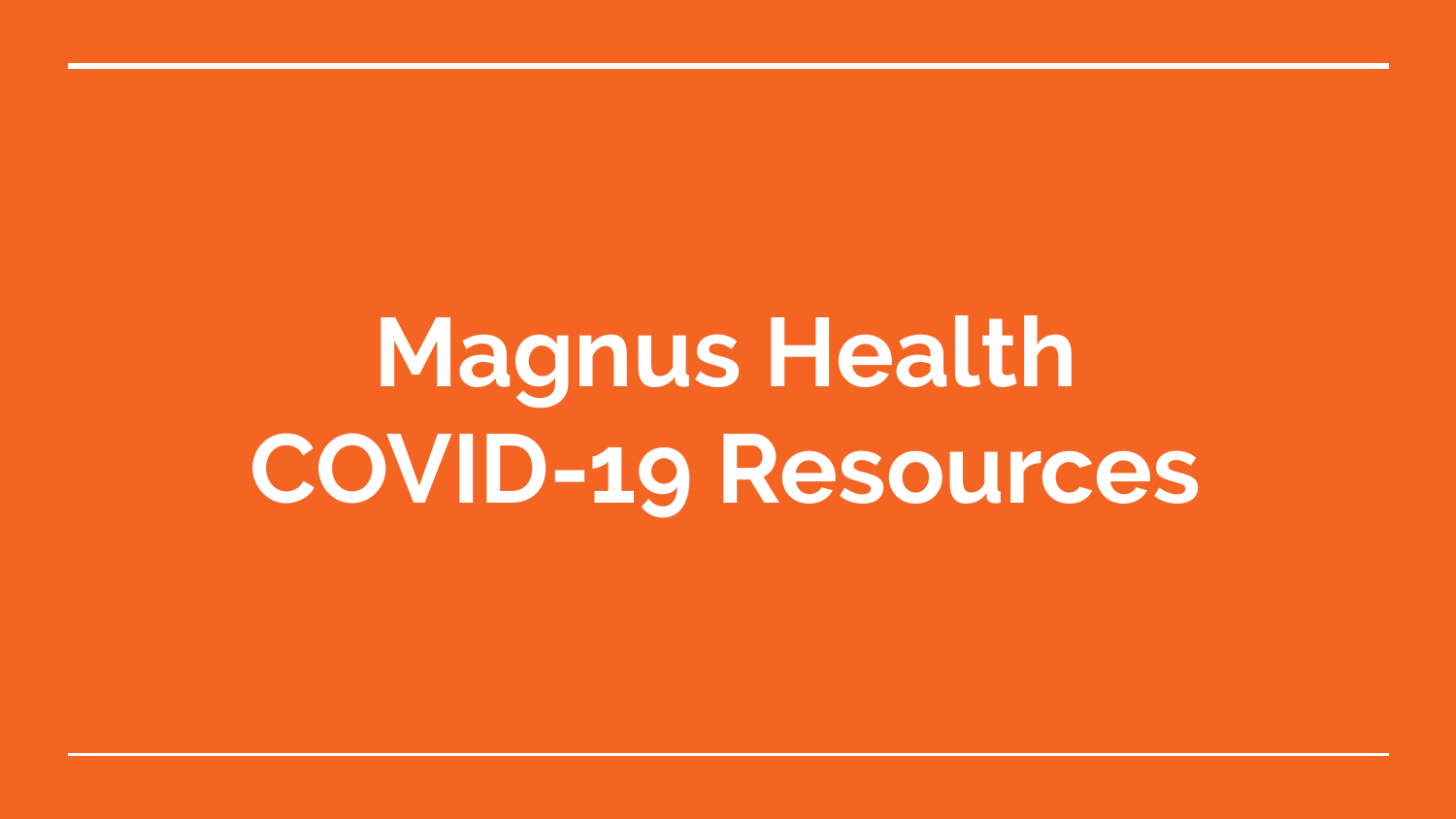#### **COVID-19 Screening**

- $\sum$ **Easily complete COVID-19 Screenings**
- **Track your student's**   $\nabla$ **symptoms**
- **Follow Up Reporting**

**Make Informed Decisions**

|                                    | Treatment Notes                                                                      |   |                                       |                                                                |                             |  |
|------------------------------------|--------------------------------------------------------------------------------------|---|---------------------------------------|----------------------------------------------------------------|-----------------------------|--|
|                                    |                                                                                      |   |                                       |                                                                | Insights                    |  |
| Welcome.<br><b>Scott DAnnunzio</b> |                                                                                      |   |                                       |                                                                |                             |  |
| 53<br>Need Help?                   | All Students                                                                         | À | Last 30 days                          | ۰                                                              |                             |  |
|                                    | Fever                                                                                | ٠ | COVID-19 Screening Template           | ٠                                                              |                             |  |
| Quick Search                       | Enter keyword to search                                                              |   | All Users                             | ٠                                                              |                             |  |
| <b>Treatment Notes</b>             | Completed Notes Only                                                                 | ٠ |                                       |                                                                |                             |  |
| My Drafts: 0                       |                                                                                      |   | <b>Search Treatment Notes</b>         |                                                                | Cancel                      |  |
| Check In                           | Expand All Collapse All                                                              |   |                                       |                                                                | <b>Print Page</b>           |  |
| <b>Student Health Tracker</b>      | <b>Scott D'Annunzio</b><br>by Scott DAnnunzio - Monday 05/18/2020 10:33 AM (15 mins) |   |                                       | COVID-19 Screening Template                                    |                             |  |
| <b>Smart Lists</b>                 |                                                                                      |   |                                       |                                                                |                             |  |
| <b>Medication Orders</b>           | Scott D'Annunzio<br>by Kerri Wade -- Wednesday 05/06/2020 3:05 PM (15 mins)          |   |                                       | Share with parents - Send Email<br>COVID-19 Screening Template |                             |  |
| <b>Medication Schedule</b>         | <b>Scott D'Annunzio</b><br>by Kerri Wade -- Monday 05/04/2020 2:08 PM (15 mins)      |   |                                       | COVID-19 Screening Template v                                  |                             |  |
| <b>MAR Report</b>                  |                                                                                      |   | Prov 1 West                           |                                                                |                             |  |
| Immunizations                      | SECURE AREA @ 2005-2020 Magnus Health Technology, All Rights Reserved.               |   |                                       | <b>TRUSTe</b>                                                  | <b>HIPAA</b> Privacy Policy |  |
| Magnus 911                         |                                                                                      |   | <b>ETUDENT</b><br>PLEDGE<br>$\bullet$ | Contified Privacy<br>Powered by TrustAre                       |                             |  |
|                                    |                                                                                      |   |                                       |                                                                |                             |  |

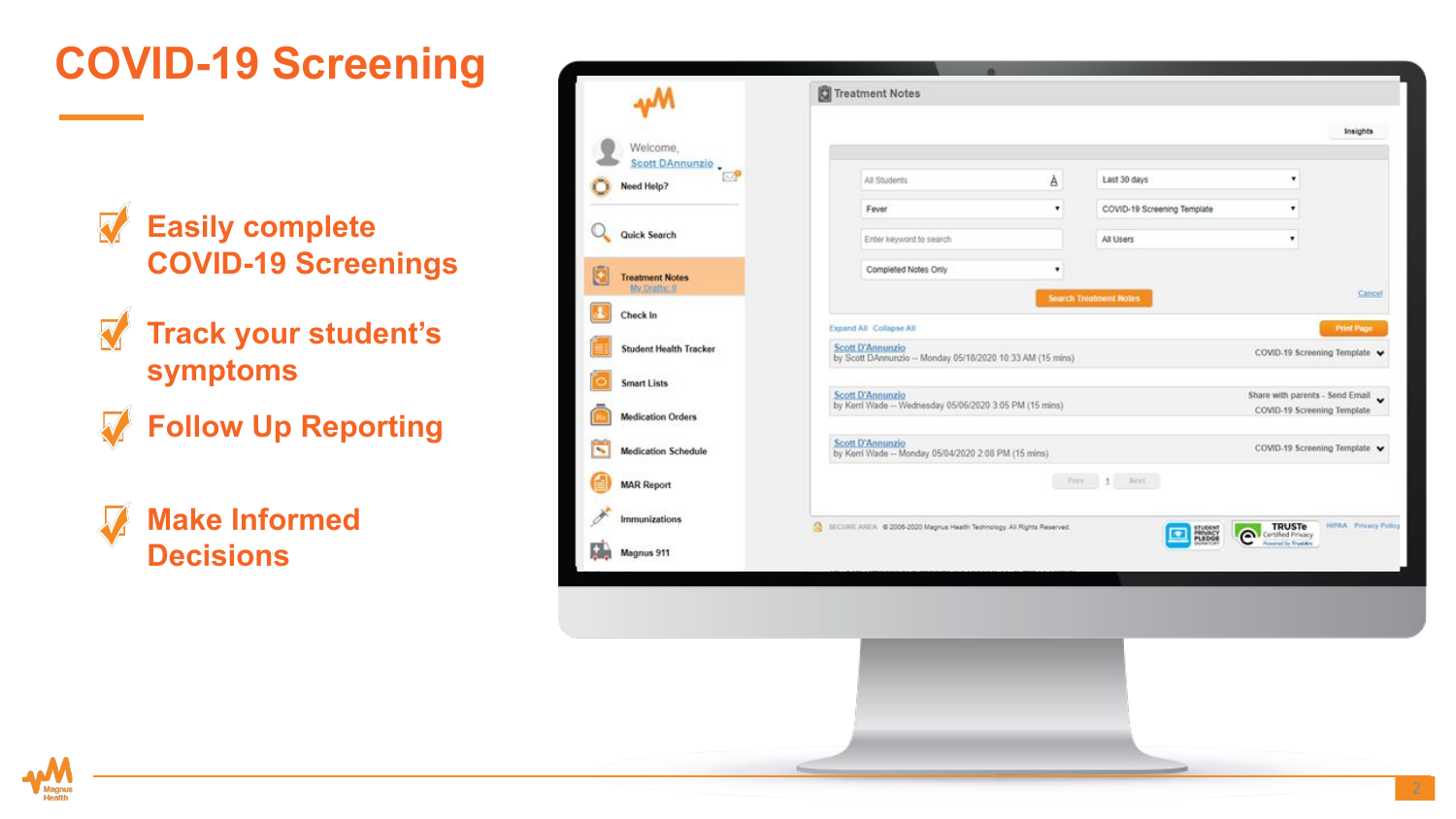#### **COVID-19 Screening**

- **Easily complete COVID-19 Screenings**
- **Track your student's symptoms**
- **Follow Up Reporting**

**Make Informed Decisions**



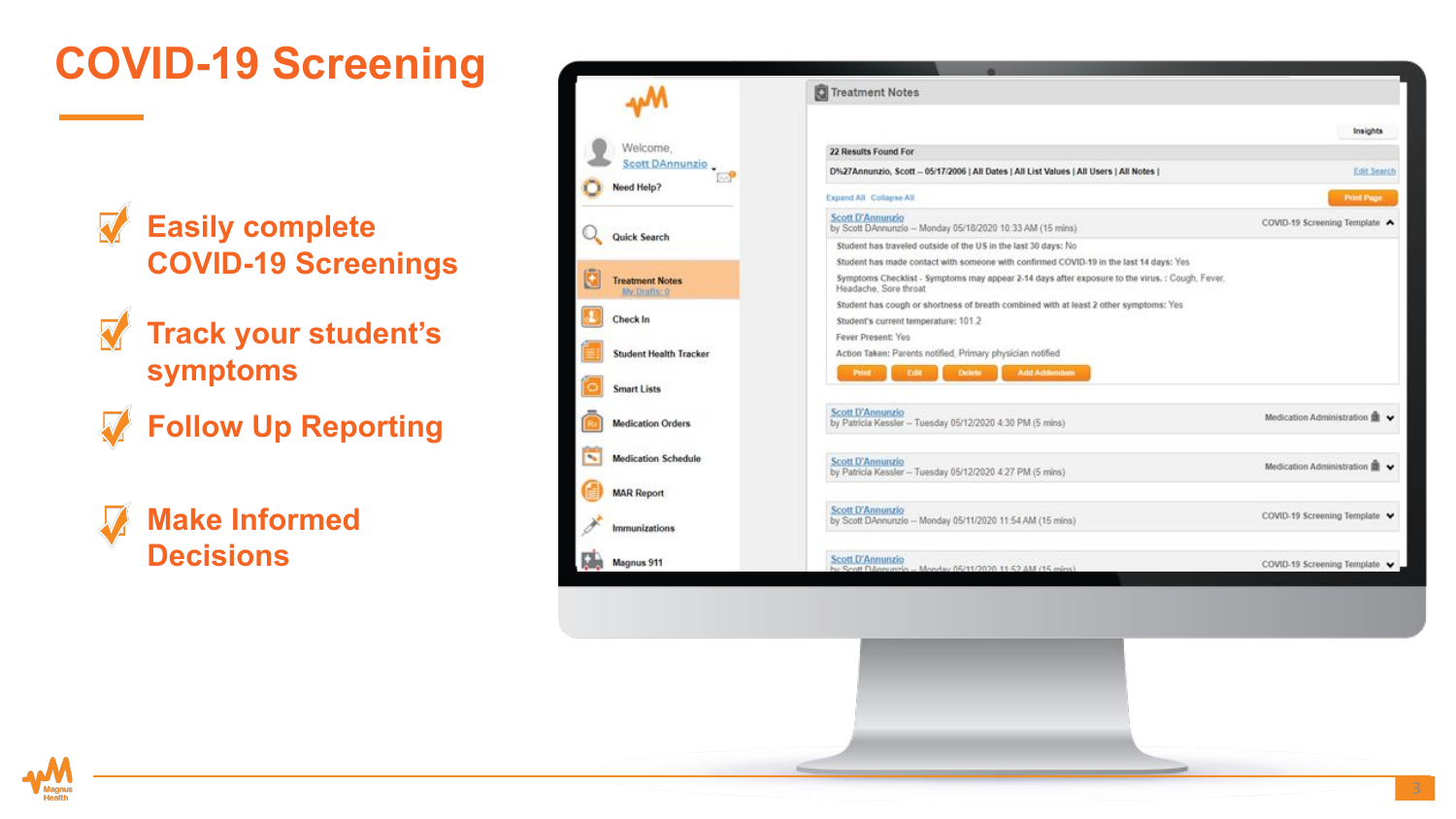#### **COVID-19 Screening**

- **Easily complete**   $\nabla$ **COVID-19 Screenings**
- **Track your student's**   $\nabla$ **symptoms**
- **Follow Up Reporting**

**Make Informed Decisions**

| œ<br><b>User Details</b>                                                        | Treatment Note for Scott D'Annunzio                                               |               |
|---------------------------------------------------------------------------------|-----------------------------------------------------------------------------------|---------------|
| Scott D'Annunzio »                                                              | COVID-19 Screening Template                                                       |               |
| DOB: 05/17/2005                                                                 | Student has traveled outside of the US in the last 30 days                        |               |
| Height: N/A<br>Weight: N/A                                                      | <b>No</b><br>۰                                                                    |               |
|                                                                                 |                                                                                   |               |
| Class of 2021 (Junior)                                                          | Student has made contact with someone with confirmed COVID-19 in the last 14 days |               |
|                                                                                 | Yes<br>$\pmb{\mathrm{v}}$                                                         |               |
| Groups                                                                          |                                                                                   |               |
|                                                                                 | Symptoms Checklist - Symptoms may appear 2-14 days after exposure to the virus.   |               |
| -Clinic Alerts                                                                  | Cough                                                                             |               |
|                                                                                 | Shortness of breath or difficulty breathing                                       |               |
| Scott has a history of heart complications.                                     | Fever<br>Chills                                                                   |               |
|                                                                                 | Muscle Pain                                                                       |               |
|                                                                                 | Headache                                                                          |               |
| $\frac{1}{2}$ OTC                                                               | Sore throat                                                                       |               |
|                                                                                 | New loss of taste or smell                                                        |               |
| Allergies                                                                       | Confusion (new or worsening)<br>Dizziness or lightheadedness                      |               |
| Medications                                                                     | Vomiting or diarrhea                                                              |               |
|                                                                                 | Other                                                                             |               |
| -Medical History                                                                | None                                                                              | $\frac{1}{2}$ |
| Student has answered yes or unknown to the                                      |                                                                                   |               |
| following questions                                                             | Student has cough or shortness of breath combined with at least 2 other symptoms  |               |
|                                                                                 | Yes<br>۷.                                                                         |               |
| Do you cough, wheeze, or have difficulty<br>breathing during or after exercise? |                                                                                   |               |
|                                                                                 | Student's current temperature                                                     |               |
| Yes: Scott has a history of asthma and chronic                                  | 瓃<br>101.2                                                                        |               |
| lung disease                                                                    |                                                                                   |               |
|                                                                                 | Fever Present                                                                     |               |
| Treatment Notes                                                                 | Yes.<br>۰.                                                                        |               |
|                                                                                 |                                                                                   |               |
| - <b>Emergency Contacts</b>                                                     | Action Taken                                                                      |               |
|                                                                                 | Parents notified                                                                  | $\sim$        |
|                                                                                 | Primary physician notified                                                        |               |
|                                                                                 | Sent to hospital<br>State department of health notified                           |               |
|                                                                                 | Returned to class                                                                 |               |
|                                                                                 |                                                                                   |               |

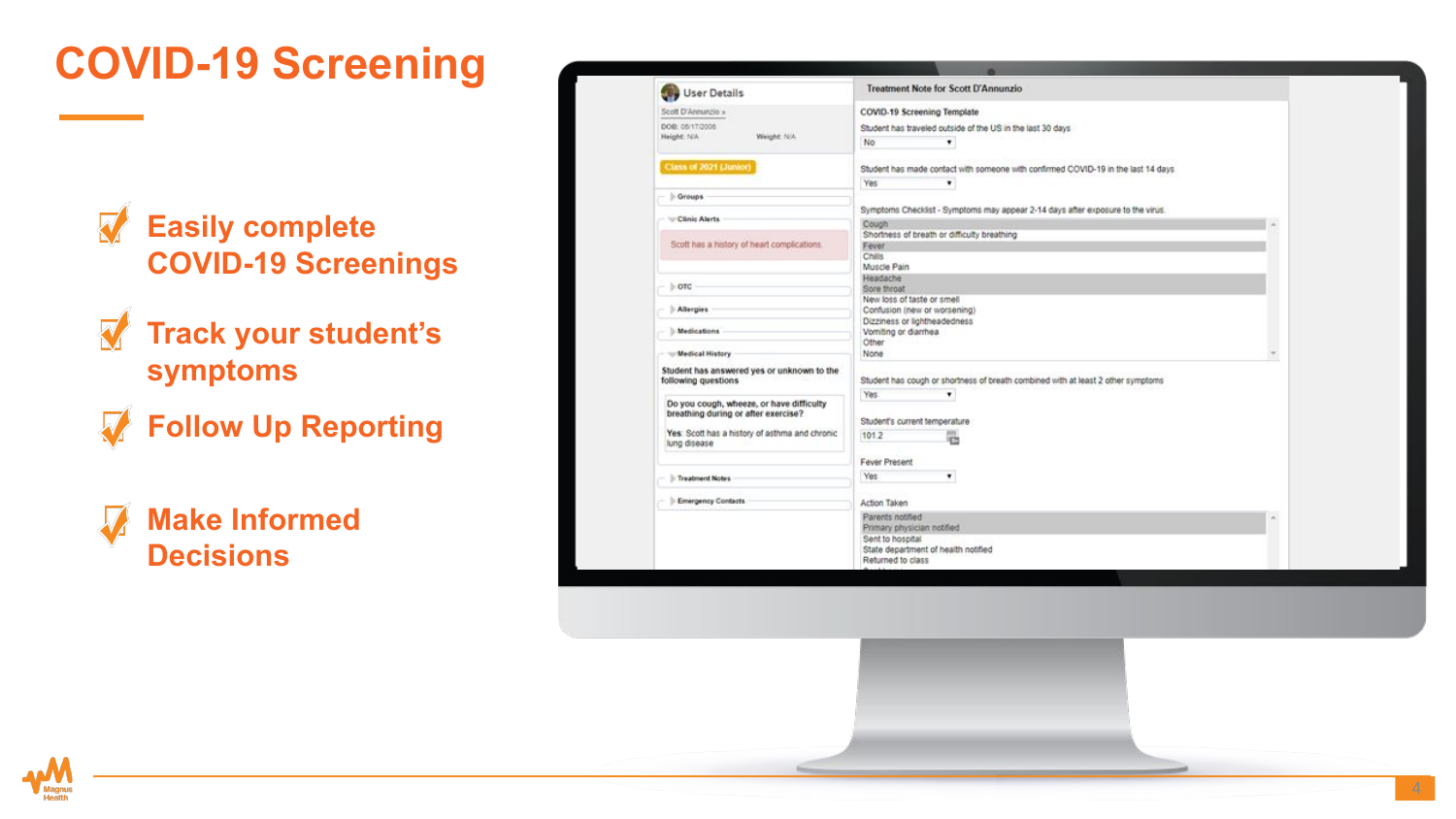#### **COVID-19 ESD Template**



**See how the pandemic has impacted both your students and staff**

**Parents or guardians complete on behalf of their student**

**Accept or reject completed requirement in review portal. Set Next Action Date to follow up with families**



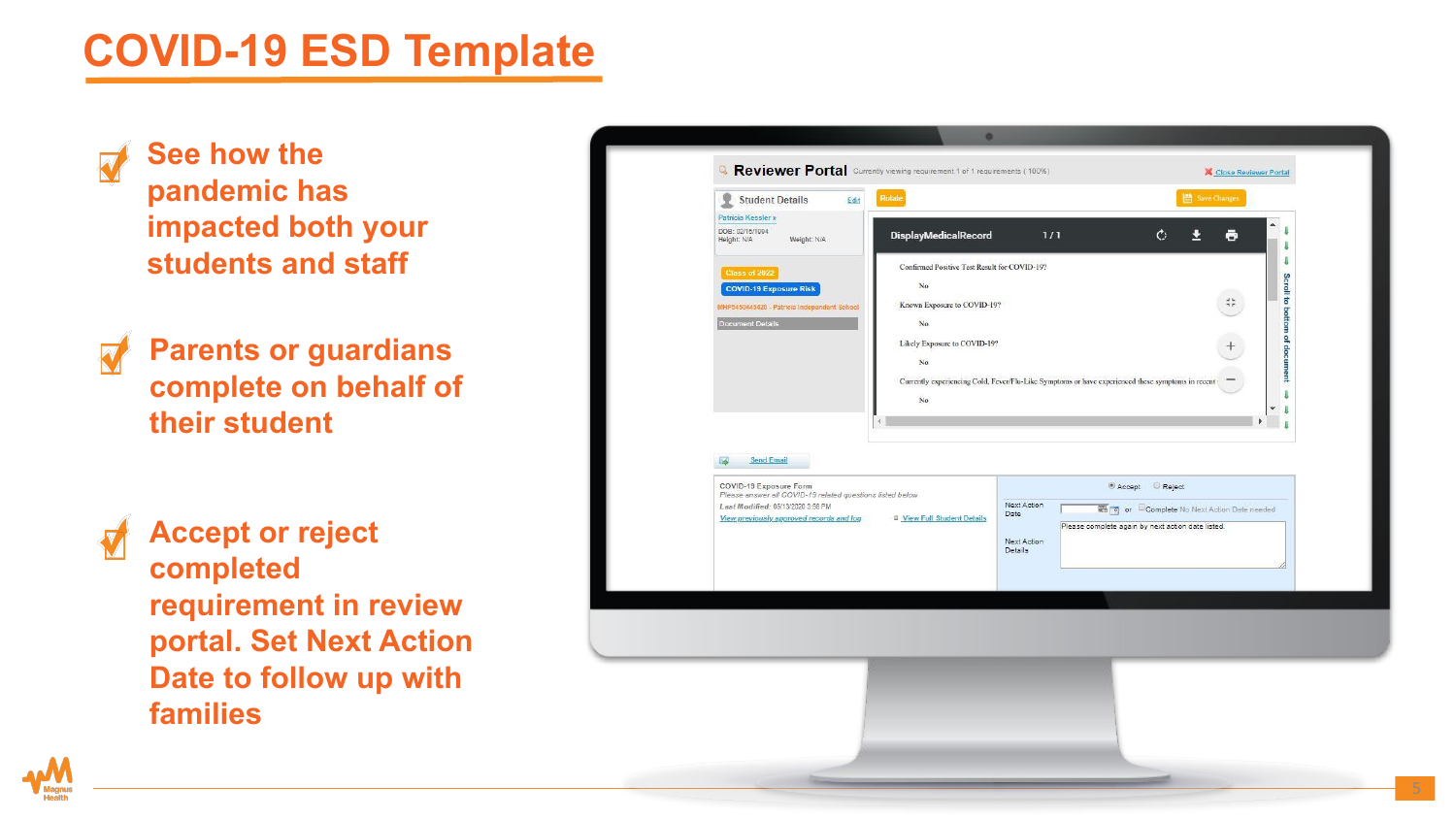#### **COVID-19 ESD Template**



**See how the pandemic has impacted both your students and staff**

**Parents or guardians complete on behalf of their student**

**Accept or reject completed requirement in review portal. Set Next Action Date to follow up with families**

| <b>ESign</b>                    | 1/1                                                                                                      | $\circ$ | 土           | $\ddot{\bullet}$                    |
|---------------------------------|----------------------------------------------------------------------------------------------------------|---------|-------------|-------------------------------------|
| No                              |                                                                                                          |         |             |                                     |
| Known Exposure to COVID-19?     |                                                                                                          |         |             |                                     |
| No                              |                                                                                                          |         |             |                                     |
| Likely Exposure to COVID-19?    |                                                                                                          |         |             |                                     |
| No                              |                                                                                                          |         |             |                                     |
|                                 | Currently experiencing Cold, Fever/Flu-Like Symptoms or have experienced these symptoms in recent weeks? |         |             |                                     |
| No                              |                                                                                                          |         |             |                                     |
|                                 | If you answered Yes to any of the above questions, please explain to the best of your ability            |         |             | $\stackrel{\leftrightarrow}{\cdot}$ |
| N/A                             |                                                                                                          |         |             |                                     |
|                                 |                                                                                                          |         |             | $^{+}$                              |
|                                 |                                                                                                          |         |             | $\equiv$                            |
| Your Signature three            |                                                                                                          |         |             |                                     |
| Electronic Signature            |                                                                                                          |         |             |                                     |
| $\langle$ Back                  |                                                                                                          |         |             |                                     |
| <b>Sign</b><br>Patricia Kessler | ų,                                                                                                       |         | <b>Sign</b> | Cancel                              |
| Here                            | To sign this document enter your name and press the "Sign" button.                                       |         |             |                                     |
|                                 |                                                                                                          |         |             |                                     |
|                                 |                                                                                                          |         |             |                                     |
|                                 |                                                                                                          |         |             |                                     |
|                                 |                                                                                                          |         |             |                                     |
|                                 |                                                                                                          |         |             |                                     |
|                                 |                                                                                                          |         |             |                                     |
|                                 |                                                                                                          |         |             |                                     |
|                                 |                                                                                                          |         |             |                                     |

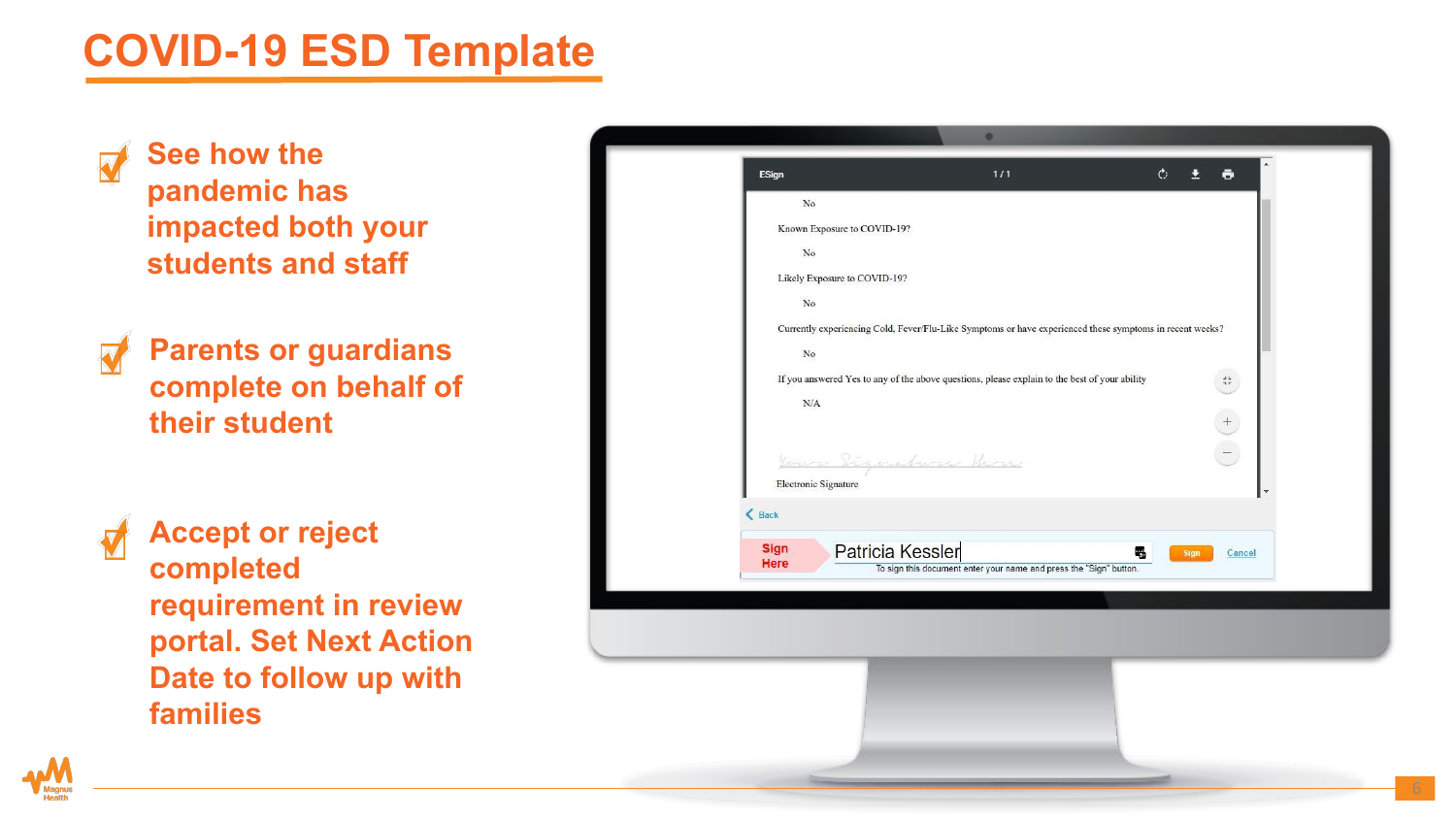#### **COVID-19 ESD Template**



**See how the pandemic has impacted both your students and staff**

**Parents or guardians complete on behalf of their student**

**Accept or reject completed requirement in review portal. Set Next Action Date to follow up with families**



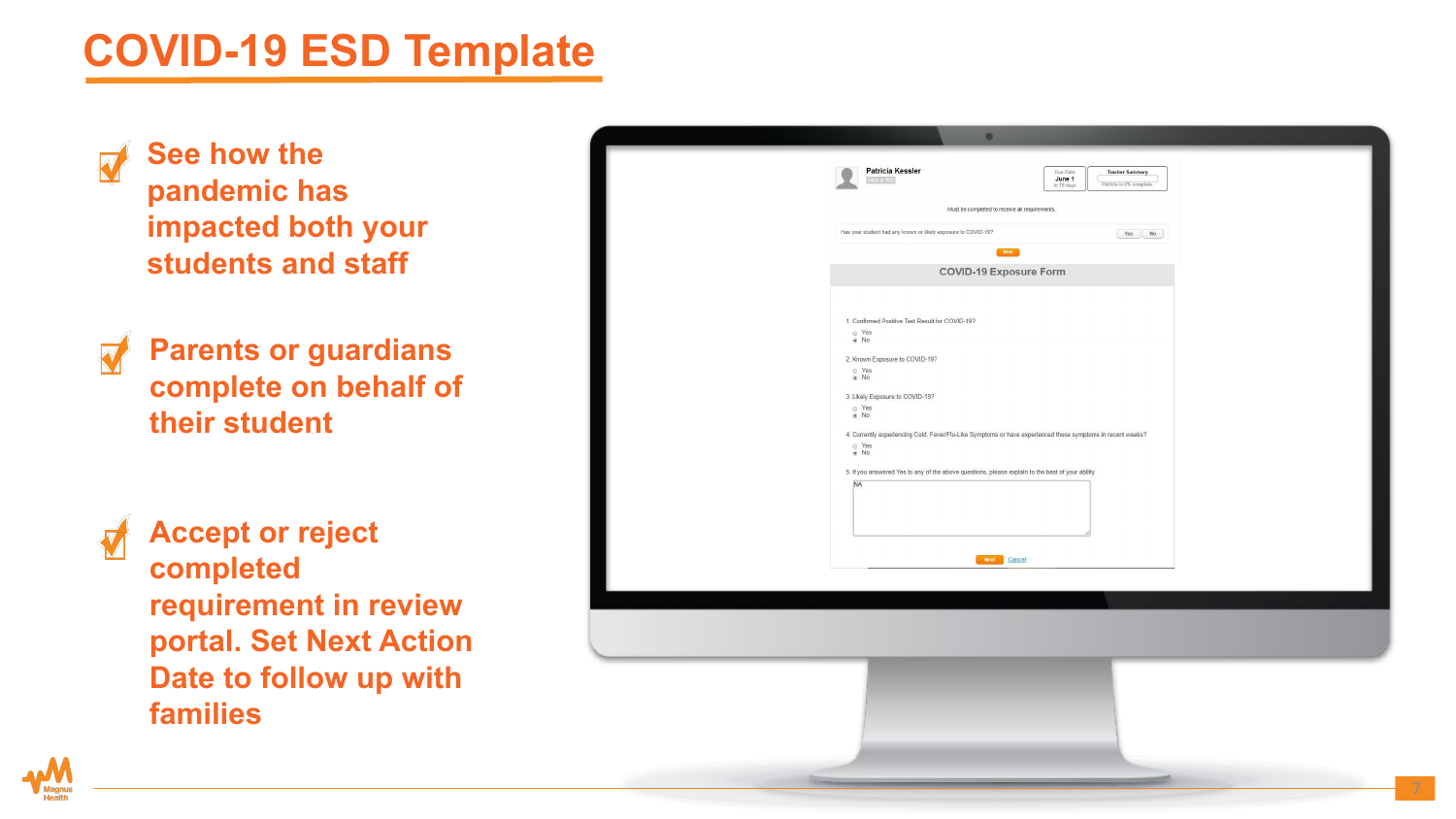### **Magnus COVID-19 Resources**

Let's take a look at some Magnus resources to help support your school and ensure compliance during the Coronavirus Pandemic

[Magnus Health COVID-19 Resource Page](https://magnushealth.com/covid19-resources/)

[Magnus Health Blog](https://web.magnushealth.com/insights/all)

[Magnus Suggested COVID-19 Survey for Parents](http://training.magnushealth.com/wp-content/uploads/COVID19_ESDTemplate.pdf?utm_campaign=Webinar%20Wednesday%202020&utm_source=hs_email&utm_medium=email&utm_content=85371769&_hsenc=p2ANqtz---0wtS4XyRuSdNSMDKZ9lcDZ6adgsNikzeDQmHObu140NETtX8sCnPGhdivG0vFKjqhW6hxv4Xctwfp_PTZ4Gy98fsiRcKuaYlJuwrIIBOVAaMNBQ&_hsmi=85371769)

[COVID-19 Screening Template](http://training.magnushealth.com/wp-content/uploads/COVID-19-Screening-Template-Example.pdf)

[Email Reminder Sensitivity for COVID-19](https://drive.google.com/file/d/1SKTuYtGpqX7osjBJu6AZcZ90EAPDXU8V/view?usp=sharing)

[PHR Mobile App Information](https://drive.google.com/file/d/1TFmRr5Vebs9XeuZ8FCkzqat_epix7WZ1/view?usp=sharing)

[PHR Mobile App Instructional Video](https://magnushealthportal.wistia.com/medias/ca5sa2mjga)

[Supporting Our Schools Through the Coronavirus Pandemic Webinar](https://info.magnushealth.com/2020-supporting-our-schools-coronavirus-pandemic)

[Setting Up Parent COVID-19 Questionnaire](https://magnushealthportal.wistia.com/medias/63gbu1l7un)

[Screening Template Setup & Reporting Functionality Tutorial](https://magnushealthportal.wistia.com/medias/rlivi9jimm)